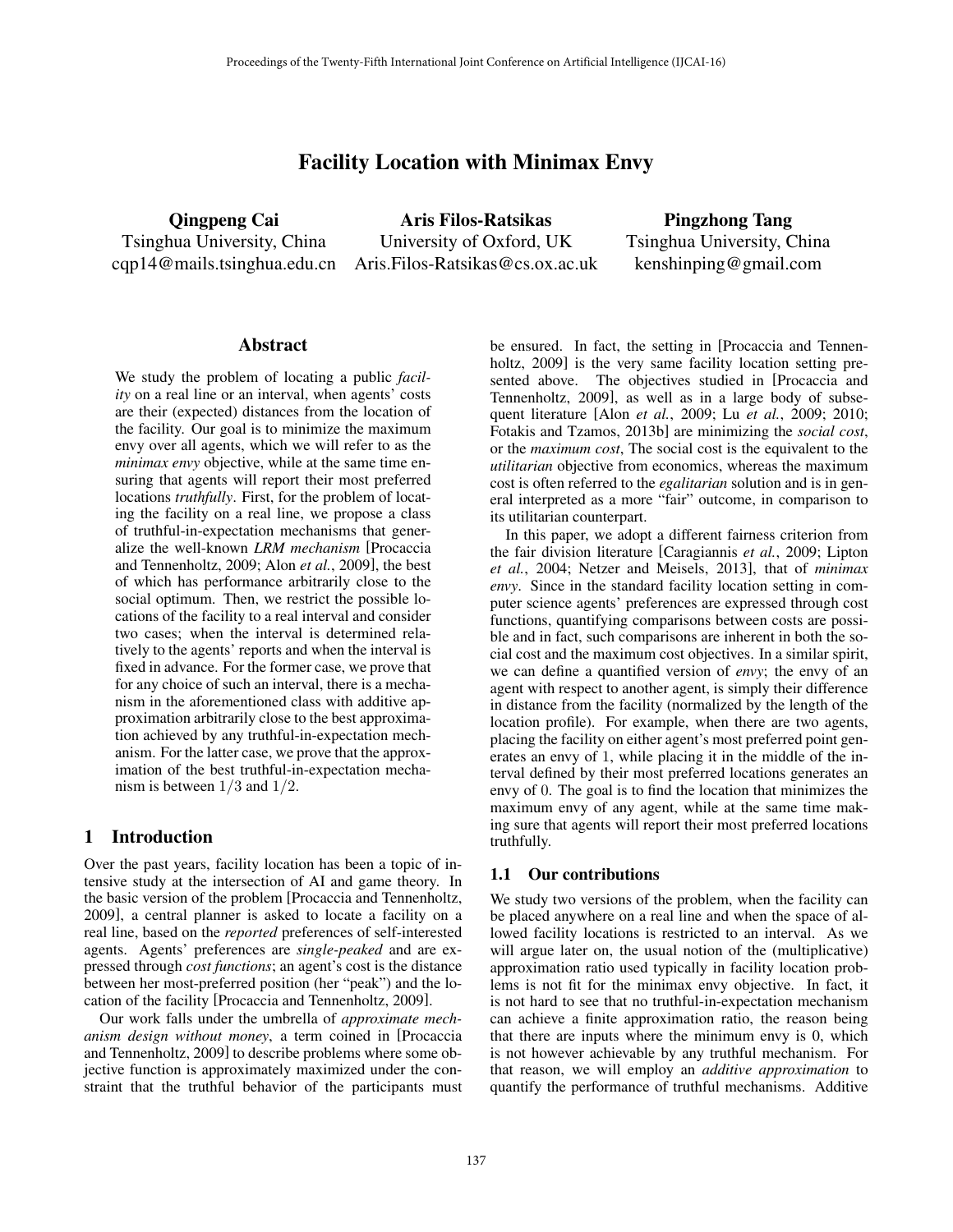approximations are quite common in the literature of approximation algorithms [Alon *et al.*, 2005; Goemans, 2006; Williamson and Shmoys, 2011] as well as the mechanism design literature [Roughgarden and Sundararajan, 2009; Cohler *et al.*, 2011], even for facility location [Nissim *et al.*, 2012].

First, we study the version where the facility can be placed anywhere on the real line. We design a class of truthfulin-expectation mechanisms, that we will call  $\alpha$ -*LRM*. which generalizes the well-known *LRM* ("left-right-median") mechanism introduced in [Procaccia and Tennenholtz, 2009] and named in [Alon *et al.*, 2009]. We prove that there exists a mechanism in the  $\alpha$ -LRM class that is *near-optimal*, i.e. it achieves an  $\epsilon$  additive approximation, for any  $\epsilon > 0$ .

Next, we consider the variant of the problem where the facility is restricted to an interval. This case captures most real-life scenarios and is often implicit in the motivation of the problem; when we locate a library in a university, the candidate locations are clearly constrained to be within the university premises or when choosing the ideal temperature in a room, it might not be sensible to consider temperatures much higher or lower than what any agent would ideally prefer. The reason why this restriction was not discussed explicitly in previous work is that the best performance guarantees for other objective functions are achievable even if we restrict our attention to the interval defined by the reported locations of the agents. As we will show, this is no longer the case for the minimax objective.

When the interval is defined by the report of the agents, we prove that for any choice of such an interval, there exists a mechanism in the class  $\alpha$ -LRM with additive approximation that is arbitrarily close to the approximation achieved by the best truthful-in-expectation mechanism. For the case when all reports lie withing fixed intervals, we prove that the approximation of the best truthful-in-expectation mechanism is between  $1/3 - \epsilon$  and  $1/2$ , for any  $\epsilon > 0$ . For both the realline and the restriction to the interval, we prove that any truthful deterministic mechanism has a minimum maximum envy of 1, which shows that without randomization, making some agent maximally envious is unavoidable.

#### 1.2 Related work

The facility location problem has been studied extensively in the computer science literature. [Procaccia and Tennenholtz, 2009; Alon *et al.*, 2009; Lu *et al.*, 2009; 2010; Fotakis and Tzamos, 2013a; 2013b]. Crucially however, most of the rich literature on facility location in computer science considers either the social cost or the maximum cost objective. It is only recently that different objectives have been considered. Feigenbaum et al. [Feigenbaum *et al.*, 2013] consider facility location on a real line for minimizing the *L<sup>p</sup>* norm of agents' costs, while Feldman et al. [Feldman and Wilf, 2013] design truthful mechanisms for approximating the least squares objective on tree networks. Our work introduces a different objective which is not based on aggregate measures, but rather on a quantitative notion of individual fairness.

The objective of envy minimization has attracted considerable attention in the recent literature of fair division and mechanism design. Lipton at al. [Lipton *et al.*, 2004] and Caragiannis et al. [Caragiannis *et al.*, 2009] study indivisible item allocation for the minimax envy criterion and bound the performance of truthful mechanisms. For the same problem, Nguyen and Rothe [Nguyen and Rothe, 2013] study the minimization of the maximum envy as well as the total envy, but from a computational standpoint and in the absence of incentives. Netzer and Meisels employ the minimax envy criterion to resource allocation problems in a distributed framework. It is worth noting that relaxations of envy-freeness and the goals of envy minimization have also been considered in the past in economics [Zeckhauser, 1991].

## 2 Preliminaries

In the *facility location problem*, a set  $N = \{1, \ldots, n\}$  of agents have to decide collectively on the location of a *facility*  $y \in \mathbb{R}$ . Each agent *i* is associated with a *location*  $x_i \in \mathbb{R}$ , which is her most preferred point on the real line. Let  $\mathbf{x} = (x_1, \ldots, x_n)$  be the vector of agents' locations, that we will refer to as a *location profile*. Given a location of the facility *y*, the cost of an agent is simply the distance between her location and the location of the facility, i.e.  $cost_i(y) = |y - x_i|$ . For a given location profile x, we will use  $lm(\mathbf{x})$  and  $rm(\mathbf{x})$  to denote the locations of the leftmost and the rightmost agents respectively. We will let  $mid(\mathbf{x}) = (rm(\mathbf{x}) + lm(\mathbf{x}))/2$ . Finally, we will let  $L(\mathbf{x}) = rm(\mathbf{x}) - lm(\mathbf{x})$  denote the *length* of profile x.

A mechanism is a function  $f : \mathbb{R}^n \to \mathbb{R}$  mapping location profiles to locations of the facility. The cost of an agent from mechanism *f* is defined as  $cost_i(f) = cost_i(f(\mathbf{x}))$ . In this paper, we will also consider randomized mechanisms; a randomized mechanism  $f$  is a random variable  $X$ , with probability density function

$$
p(y, x_1, x_2, ..., x_n)
$$
 and  $\int_{-\infty}^{\infty} p(y, x_1, x_2, ..., x_n) dy = 1.$ 

Informally, randomized mechanisms output different locations with different probabilities. The cost of agent *i* from a randomized mechanism *f* is defined as

$$
cost_i(f) = \int_{-\infty}^{\infty} |y - x_i| p(y, x_1, x_2, ..., x_n) dy.
$$

We will be interested in truthful mechanisms, i.e. mechanisms that do not incentivize agents to misreport their locations. Formally, a mechanism *f* is *truthful* if for every agent  $i \in N$  and for any  $\delta \in \mathbb{R},$  it holds that

$$
cost_i(f(x_i + \delta, \mathbf{x}_{-i})) \ge cost_i(f(\mathbf{x})),
$$

where  $x_{-i}$  is the vector of reported locations of agents in  $N\backslash\{i\}$ . For randomized mechanisms, the notion of truthfulness is *truthfulness-in-expectation* and the definition is similar, with respect to the expected cost of an agent.

We will aim to minimize the maximum *envy* of all agents. For a given location of the facility *y*, the envy of agent *i* with respect to agent *j* is defined as  $cost_i(y) - cost_i(y)$ . The maximum envy is defined as

$$
F(y) = \frac{max_{1 \le i \neq j \le n} (cost_i(y) - cost_j(y))}{L(\mathbf{x})}.
$$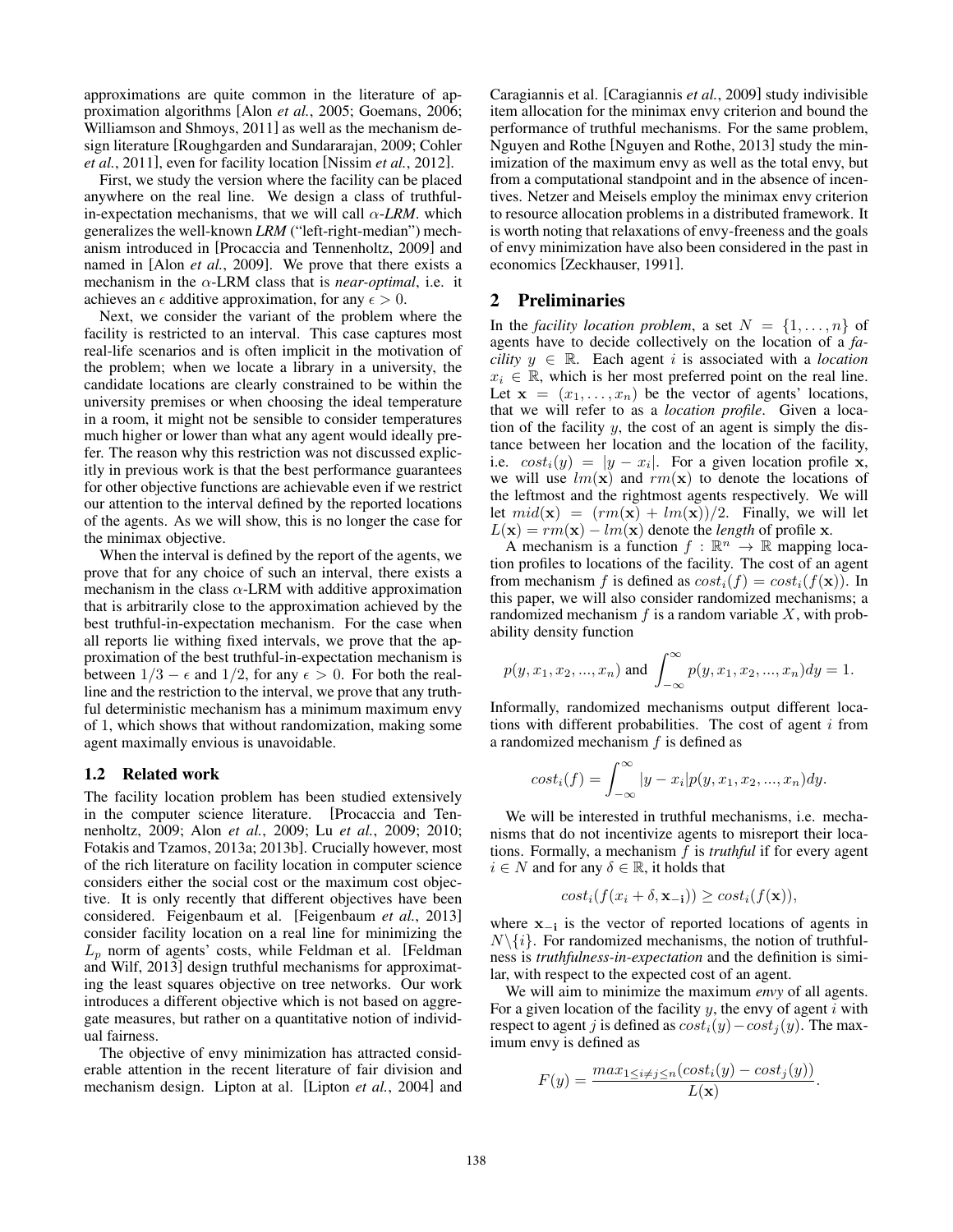where without loss of generality we can assume that  $L(\mathbf{x}) \neq$ 0 (otherwise outputting  $lm(\mathbf{x})$  trivially minimizes the maximum envy). We define the maximum envy of a mechanism *f* on input profile **x** to be  $F(f(\mathbf{x})) = F(f, \mathbf{x})$ . For randomized mechanisms, the maximum envy is defined with respect to the expected costs and given the definition of a randomized mechanism as a random variable can be written as

$$
F(f, \mathbf{x}) = \frac{\mathbb{E}\left[\max_{1 \le i \neq j \le n}(|X - x_i| - |X - x_j|)\right]}{L(\mathbf{x})}.
$$

Our objective will be to find mechanisms that minimize the quantity  $F(f, x)$  over all location profiles. Note that by the definitions above, the maximum envy of any mechanism is 1 and the minimum envy is 0.

In a location profile with two agents, the location that minimizes the envy of any agent is the midpoint of the location interval. Furthermore, the minimum envy at that location is 0. On the other hand, it is not hard to see that a mechanism that outputs the midpoint of the location interval is not truthful while at the same time, assigning positive probabilities to other locations renders the minimum envy strictly positive. This means that if we employ the commonly used notion of multiplicative approximation (the approximation ratio) [Procaccia and Tennenholtz, 2009], the ratio of any truthful mechanism is infinite and hence this measure of efficiency is not appropriate for the problem that we study here.

We will instead consider an *additive* approximation: a mechanism achieves an approximation of  $\rho \in [0, 1]$  if the maximum envy that it generates for any location profile *x* is at most  $O(x) + \rho$ , where  $O(x)$  is the minimum possible envy achievable on profile x. We will be interested in truthful mechanisms with good additive approximations.

The following lemma will be very useful for analyzing the approximations of our mechanisms. The lemma implies that for any number of agents, we can assume that the location that minimizes the envy is in fact the midpoint of the location profile. The proof is based on a case analysis, and is omitted due to lack of space.

**Lemma 1.** *Given a location profile* x, the *location*  $mid(\mathbf{x})$ *of the facility minimizes the maximum envy over all agents.*

## 3 Location on the real line

In this section, we consider the variant of the problem where the location of the facility can be any point  $y \in \mathbb{R}$  on the real line. We start with the following theorem, which implies that deterministic truthful mechanisms are bound to perform poorly; the proof is not very involved and is omitted due to lack of space.

#### Theorem 1. *The approximation of any truthful deterministic mechanism is* 1*.*

Theorem 1 suggests that in order to any reasonable minimax envy guarantees, we need to resort to randomization. Next, we define a class of truthful-in-expectation mechanisms, parametrized by a constant  $\alpha \in (0, 1/4]$ , that we will call  $\alpha$ -*LRM*.

Mechanism  $\alpha$ -LRM. For any location profile x, let

$$
L^{\alpha}(\mathbf{x}) = \frac{1 - 4\alpha}{4\alpha} L(\mathbf{x}).
$$

*Place the facility at*  $mid(\mathbf{x})$  *with probability*  $1 - 2\alpha$ *, at*  $lm(\mathbf{x}) - L^{\alpha}(\mathbf{x})$  *with probability*  $\alpha$ *, and at*  $rm(\mathbf{x}) + L^{\alpha}(\mathbf{x})$ *with probability*  $\alpha$ *.* 

Note that the class  $\alpha$ -LRM generalizes the well-known LRM mechanism [Procaccia and Tennenholtz, 2009; Alon *et al.*, 2009], since the LRM mechanism can be obtained from the above definition by setting  $\alpha = 1/4$ . We prove the following:

**Theorem 2.** Any mechanism in the class  $\alpha$ -LRM is truthful*in-expectation.*

*Proof.* Let  $\mathbf{x} = (x_1, x_2, \dots, x_n)$  be any location profile. For ease of notation and without loss of generality, assume that  $x_1 \leq x_2 \leq \ldots \leq x_n$ . Agents 1 and *n* can change the location of the facility by misreporting their locations, but any other agent *j* can not impact the output unless the misreported location  $x'_j$  is such that  $x'_j < x_1$  or  $x'_j > x_n$ . We consider two main cases.

Case 1: The deviating agent is either agent 1 or agent *n*. We only need to prove that agent 1 can not benefit from misreporting; the argument for agent *n* is completely symmetric. We will consider the cases when agent 1 reports  $x_1 + \delta$  and  $x_1 - \delta$ , for  $\delta > 0$  separately.

• First consider the case when agent 1 reports  $x_1 + \delta$  for  $\delta$  > 0. Without loss of generality, we can assume that  $lm(x_1 + \delta, \mathbf{x}_{-1}) = x_1 + \delta$ , because any misreport  $x_1 + \delta$  $\delta \in (x_2, x_n]$  gives agent 1 the same expected cost as the misreport  $x_1 + \delta = x_2$  (and any misreport  $x_1 + \delta > x_n$ ) is obviously worse for the agent). By this discussion, it holds that  $mid(x_1 + \delta, x_{-1}) = (x_1 + x_n + \delta)/2$ . Then the contribution to the cost of agent 1 by  $mid(x_1 +$  $(\delta, \mathbf{x}_{-1})$  is larger by  $(1 - 2\alpha)\delta/2$ , when compared to the contribution to the cost of the agent from  $mid(\mathbf{x})$ . The total contribution to the cost of the agent from  $lm(\mathbf{x})$  –  $L^{\alpha}(\mathbf{x})$  and  $rm(\mathbf{x}) + L^{\alpha}(\mathbf{x})$  is

$$
\alpha L^{\alpha}(\mathbf{x}) + \alpha (L^{\alpha}(\mathbf{x}) + L(\mathbf{x})) = (1 - 2\alpha)L(\mathbf{x})/2.
$$

When agent 1 reports  $x_1 + \delta$ , the corresponding contribution to the cost of the agent from  $lm(x_1 + \delta, x_{-1})$  –  $L^{\alpha}(x_1+\delta, \mathbf{x}_{-1})$  and  $rm(x_1+\delta, \mathbf{x}_{-1})+L^{\alpha}(x_1+\delta, \mathbf{x}_{-1})$ is  $(1 - 2\alpha)(L(x) - \delta)/2$  which is smaller than the contribution to the cost of the agent from locations  $lm(\mathbf{x}) - L^{\alpha}(\mathbf{x})$  and  $rm(\mathbf{x}) + L^{\alpha}(\mathbf{x})$  by  $(1 - 2\alpha)\delta/2$ and hence agent 1 can not benefit by misreporting.

• If agent 1 reports  $x_1 - \delta$ , for  $\delta > 0$  it holds that  $mid(x_1 - \delta)$  $(\delta, \mathbf{x}_{-1})(x_1 + x_n - \delta)/2$ . Then the contribution to the cost of the agent from  $mid(x_1 - \delta, \mathbf{x}_{-1})$  is smaller by  $(1 - 2\alpha)\delta/2$ , when compared to the contribution to the cost from  $mid(\mathbf{x})$ . Again, the contribution to the cost from locations  $lm(\mathbf{x}) - L^{\alpha}(\mathbf{x})$  and  $rm(\mathbf{x}) + L^{\alpha}(\mathbf{x})$  is

$$
\alpha L^{\alpha}(\mathbf{x}) + \alpha (L^{\alpha}(\mathbf{x}) + L(\mathbf{x})) = ((1 - 2\alpha)L(\mathbf{x}))/2.
$$

When agent 1 reports  $x_1 - \delta$ , the corresponding contribution from  $lm(x_1 - \delta, \mathbf{x}_{-1}) - L^{\alpha}(x_1 - \delta, \mathbf{x}_{-1})$ and  $rm(x_1 - \delta, x_{-1}) + L^{\alpha}(x_1 - \delta, x_{-1})$  is  $(L(x) +$  $\delta(1 - 2\alpha)/2$ , which is larger than the contribution to the cost of the agent from locations  $lm(\mathbf{x}) - L^{\alpha}(\mathbf{x})$  and  $rm(\mathbf{x})+L^{\alpha}(\mathbf{x})$  by  $(1-2\alpha)\delta/2$  and hence agent 1 cannot benefit from misreporting.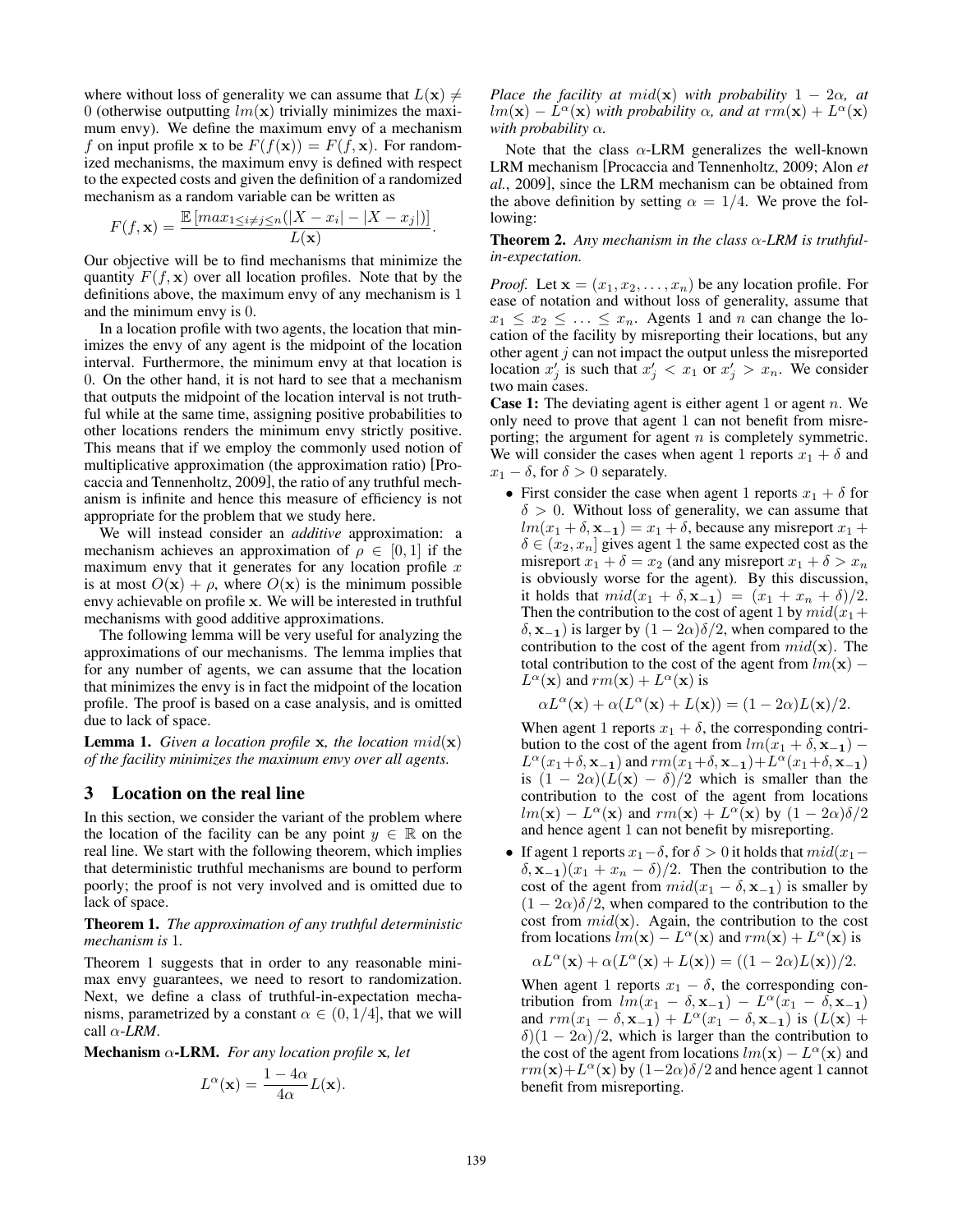**Case 2:** The deviating agent is some agent  $i \notin \{1, n\}$ . From the earlier discussion, in order to affect the location of the facility, it has to be the case that for any misreport  $x_i'$  of agent *i*, it holds that  $x_i' < x_1$  or  $x_i' > x_n$ . We will only consider the case when  $x_i' < x_1$ ; the other case is completely symmetric. Let  $\delta > 0$  be such that  $x_i' = x_1 - \delta$ . Since  $x_1 - \delta$  is now the leftmost point of the location interval, it holds that  $mid(x_1 (\delta, \mathbf{x}_{-i}) = (x_1 - \delta + x_n)/2$ . Then the contribution to the cost of agent *i* from  $mid(x_1 - \delta, \mathbf{x}_{-i})$  is smaller by at most  $((1 – 2\alpha)\delta)/2$ , compared to the contribution to the cost from  $mid(\mathbf{x})$ . On the other hand, the contribution to the cost of the agent by  $lm(x_1 - \delta, \mathbf{x}_{-i}) - L^{\alpha}(x_1 - \delta, \mathbf{x}_{-i})$  and  $rm(x_1 \delta$ ,  $\mathbf{x}_{-i}$ ) –  $L^{\alpha}(x_1 - \delta, \mathbf{x}_{-i})$  when compared to the contribution from  $lm(\mathbf{x}) - L^{\alpha}(\mathbf{x})$  and  $rm(\mathbf{x}) - L^{\alpha}(\mathbf{x})$  is larger by at least  $\alpha(\delta + (1-4\alpha)\delta/2\alpha) = (1-2\alpha)\delta/2$  and thus agent *i* cannot benefit from misreporting her location.

Next, we prove that a mechanism in this class is arbitrarily close to the optimal assignment, that minimizes the maximum envy.

**Theorem 3.** *For any*  $\epsilon > 0$ *, there exists a mechanism in the class*  $\alpha$ -LRM with additive approximation  $\epsilon$ .

*Proof.* Recall that  $O(x)$  is the minimum maximum envy on profile x. By Lemma 1, it holds that  $O(x) = F$ ( $mid(x)$ , x) and hence the maximum envy achieved by a mechanism  $\alpha$ -LRM, for some  $\alpha \in (0, 1/4]$  is at most  $(1-2\alpha)O(\mathbf{x})+2\alpha$  and the approximation of the mechanism is at most  $2\alpha - 2\alpha O(\mathbf{x})$ . For any  $\epsilon > 0$ , we can choose  $\alpha$  small enough to achieve an approximation of  $\epsilon$ . П

# 4 Location on an interval

In real-world applications, the designer might not have the freedom to place the facility anywhere he wants; the allowed locations might be constrained by physical borders (like a university campus) or practicality constraints (placing the library to far away even with a small probability is impractical).

We will consider the minimax envy when the facility is restricted to some interval  $[a, b]$ , and consider two cases; when the interval is relative, i.e. determined by the reports of the agents or fixed in advance, with all the reports lying within the interval. Again, we have the following theorem, the proof of which is omitted due to lack of space.

Theorem 4. *The approximation of any deterministic truthful mechanism for facility location on an interval is* 1*.*

Next, we state some useful lemmas that will allow us to first consider profiles with two agents and then generalize the results to any number of agents. We start with a lemma that uses a mechanism for *n* agents to simulate a mechanism for two agents. Similar lemmas in spirit have been proven before in the literature [Lu *et al.*, 2010; Filos-Ratsikas *et al.*, 2015]; we omit the proof due to lack of space.

Lemma 2. *Let f be a truthful mechanism for n agents with locations*  $x_1, \ldots, x_n$ *. Let*  $f_k$  *be the mechanism for two agents* with locations  $x'_1, x'_2$  such that

$$
f_k(x'_1, x'_2) = f(x_1, x_2, \dots, x_k, x_{k+1}, \dots, x_n)
$$

*whenever*  $x_1 = x_2 = \ldots = x_k = x'_1$  *and*  $x_{k+1} = x_{k+2} = \ldots$  $\ldots = x_n = x_2'$ . Then,  $f_k$  is truthful. Furthermore, if the *output of*  $f$  *is restricted to an interval*  $[a, b]$ *, the output of*  $f_k$ *is restricted to the interval* [*a, b*] *as well.*

Using Lemma 2, we prove the following lemma that allows us to bound the approximation of truthful mechanisms by only considering the case of two agents.

Lemma 3. *Let f be a truthful mechanism for n players with*  $a$ *approximation*  $\rho$ *. Then, there exists a truthful mechanism g for two agents with approximation at most*  $\rho$ *.* 

*Proof.* Let *f* be such a mechanism as above and let *g* be some mechanism  $f_k$  for two agents constructed as in Lemma 2, for some value of *k*. Since the approximation of *f* is the worst case approximation over all input profiles, the achieved approximation of *f* (i.e. the difference between the minimax envy of the mechanism and the minimum maximum envy) on some input of the form  $x = (x_1, x_2, ..., x_k, x_{k+1}, ..., x_n)$ , with  $x_1 = \cdots = x_k$  and  $x_{k+1} = \cdots = x_n$  is at most  $\rho$ . By the construction of mechanism  $g$  and given that  $cost_i(f(\mathbf{x})) = cost_{i'}(f(\mathbf{x}))$  for all  $i, i' = 1, \ldots, k$  and that  $cost_j(f(\mathbf{x})) = cost'_{j'}(f(\mathbf{x}))$  for all  $j, j' = k + 1, \ldots, n$ , the approximation of *g* on any profile  $(x'_1, x'_2)$  is at most  $\rho$ .  $\Box$ 

#### 4.1 Relative Interval

Here, we consider the case where the allowed interval is determined by the reports of the extremal (leftmost and rightmost) agents. This setting corresponds to scenarios where the designer aims to balance the quality of the solution with the set of reports, in order to meet some natural restrictions expost. For example, the designer might want to make sure that in every possible run of the mechanism, the facility does not lie too far away from any agent, no matter how small the probability of that happening is. In the following, we will prove that for any choice of such an interval, there is a mechanism in the class  $\alpha$ -LRM that achieves the best possible approximation among all truthful-in-expectation mechanisms.

First, we consider the case when the allowed interval is (strictly) contained in the interval defined by the profile.

**Lemma 4.** *Let*  $(x_1, x_2)$  *be any location profile with two agents and assume without loss of generality that*  $x_1 \leq x_2$ . For any  $k \in [0, 1)$ , there does not exist a truthful mechanism *such that it always holds that*

$$
f(x_1, x_2) \in \left[ \frac{(1+k)x_1}{2} + \frac{(1-k)x_2}{2}, \frac{(1-k)x_1}{2} + \frac{(1+k)x_2}{2} \right]
$$

*i.e. the length of the allowed interval is*  $r = k(x_2 - x_1)$ *.* 

*Proof.* Assume for contradiction that there exists a truthful mechanism  $f$  in this setting. For ease of notation, let  $(x, y)$ denote the location profile  $(x_1, x_2)$  and for any such profile, let

$$
l_{x,y} = \frac{(1+k)x}{2} + \frac{(1-k)y}{2} , r_{x,y} = \frac{(1-k)x}{2} + \frac{(1+k)y}{2}
$$

denote the endpoints of the allowed interval and let  $g_{x,y}$  $\mathbb{E}[|X_{x,y} - l_{x,y}]|$  denote the expected distance between the facility and the left endpoint  $l_{x,y}$  of the allowed interval. It is easy to see that

$$
0 \le g_{x,y} \le k(y-x) \tag{1}
$$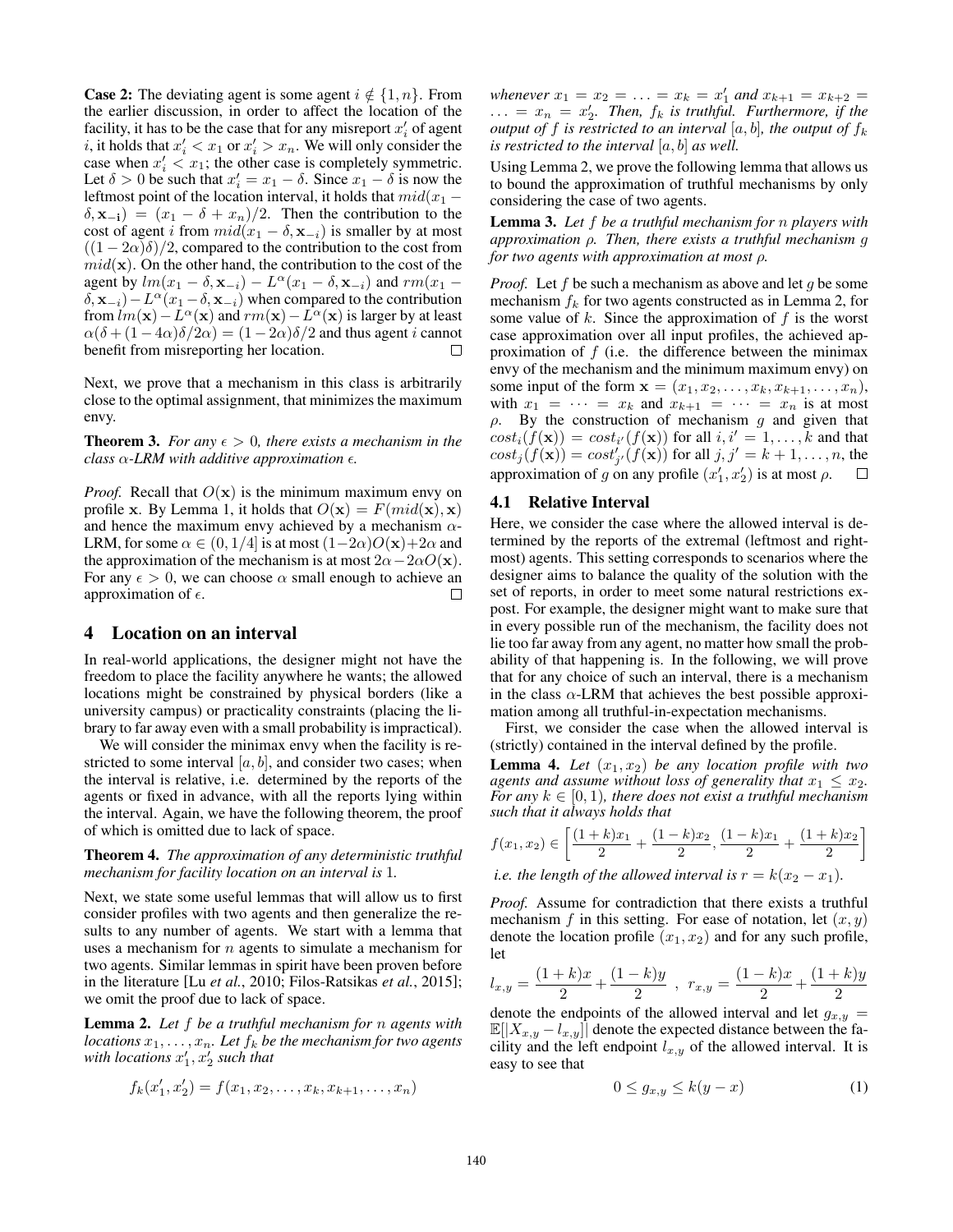Next, consider a location profile  $(x_0, y_0)$  (with  $x_0 < y_0$ ) and observe that since  $k < 1$ , the expected cost of agent with location  $x_0$  is  $g_{x_0, y_0} + (1 - k)(y_0 - x_0)/2$ . Now consider the case when the agent with location  $x_0$  reports  $z_0$  such that

$$
(1+k)z_0/2 + (1-k)y_0/2 = x_0,
$$

i.e. her report sets  $x_0$  as the left endpoint of the allowed interval. In that case, her cost is  $x_0$  is  $g_{z_0, y_0}$  and since mechanism *f* is truthful-in-expectation, we have that

$$
g_{x_0,y_0} + (1-k)(y_0 - x_0)/2 \le g_{z_0,y_0} \tag{2}
$$

Combining (1) and (2), we obtain

$$
g_{x_0,y_0} \le \left(\frac{2k}{1+k} - \frac{1-k}{2}\right)(y_0 - x_0) \tag{3}
$$

Since for any location profile  $(x_0, y_0)$ , there exists some  $z_0$ such that  $(1+k)z_0/2+(1-k)y_0/2 = x_0$ , Inequality (3) holds for all location profiles. By applying the same argument on the interval  $(z_0, y_0)$  and repeating this process by combining the new upper bound with Inequality (3), we obtain  $g_{x_0,y_0} \leq$  $a_i(y_0 - x_0)$ , where  $a_n$  is given by the recursive relation:

$$
a_{i+1} = \frac{2}{1+k}a_i - \frac{1-k}{2}, a_1 = k \tag{4}
$$

By Equation (4), we have that

$$
a_i = \frac{1+k}{2} + \left(\frac{2}{1+k}\right)^{n-1} \cdot \frac{k-1}{2} \tag{5}
$$

As  $0 \leq k < 1$ , there exist some *m* such that  $a_m < 0$  and hence  $g_{x_0, y_0} < 0$ , contradicting Inequality (1). We conclude that a truthful mechanism for this case does not exist.

By Lemma 4 and Lemma 2, we obtain the following theorem. The proof is simple and omitted due to lack of space.

Theorem 5. *Let* x *be any location profile with n agents and assume without loss of generality that*  $x_1 \leq x_2 \leq \ldots \leq x_n$ .<br>For any  $k \in [0,1)$ , there does not exist a truthful mechanism *such that it always holds that*

$$
f(\mathbf{x}) \in \left[ \frac{(1+k)x_1}{2} + \frac{(1-k)x_n}{2}, \frac{(1-k)x_1}{2} + \frac{(1+k)x_n}{2} \right]
$$

Next, we consider intervals that are the same with the interval defined by the agents' reports.

**Lemma 5.** *Let*  $(x_1, x_2)$  *be any location profile with two agents and assume without loss of generality that*  $x_1 \leq x_2$ . *For any*  $k > 1$ *, and for any truthful mechanism*  $f$  *such that* 

$$
f(x_1, x_2) \in \left[ \frac{(1+k)x_1}{2} + \frac{(1-k)x_2}{2}, \frac{(1-k)x_1}{2} + \frac{(1+k)x_2}{2} \right]
$$

*i.e. the length of the allowed interval is*  $r = k(x_2 - x_1)$ *, the approximation of f is at least*  $1/(1 + k) - \epsilon$  *for any*  $\epsilon > 0$ *.* 

*Proof.* Since  $O(x)=0$  in the case of two agents, it suffices to prove that for any truthful mechanism *f*, the worst case maximum envy of the mechanism over all profiles is at least  $1/(1 + k) - \epsilon$ , for any  $\epsilon > 0$ . Assume by contradiction that there exists a truthful mechanism *f* such that for any input profile  $(x_1, x_2)$ , it holds that

$$
F(f, x_1, x_2) < 1/(1 + k) - \epsilon.
$$

Again, we will denote the profile  $(x_1, x_2)$  by  $(x, y)$ . Let

$$
A_i = \mathbb{E}\left[|X_{x_i,y_i} - \frac{x_i + y_i}{2}|\right]
$$

denote the expected distance between the facility and the midpoint of the interval  $[x_i, y_i]$  for some location profile  $(x_i, y_i)$ .

First, we argue that there exists a profile  $(x_0, y_0)$  (with  $x_0 < y_0$ , for which  $A_0 \ge (y_0 - x_0)/4$ . Let  $(x, y)$  be any profile and observe that one agent (say the agent at location *y*) has cost at least  $(y - x)/2$ . Then, consider the profile  $(x, y')$ , with  $y' = 2y - x$ , i.e. *y* is the midpoint of the new interval; by truthfulness, the expected distance between the facility and the midpoint should be at least  $(y - x)/2 = (y' - x)/4$ . A similar argument also appears in [Procaccia and Tennenholtz, 2009] (Theorem 3.4).

Let  $p_i = Pr(X_{x_i, y_i} \notin [x_i, y_i])$  denote the probability that the facility is placed outside the interval  $[x_i, y_i]$  and let

$$
E_i^{in} = \mathbb{E}\left[\left|X_{x_i,y_i} - \frac{x_i + y_i}{2}\right| \mid X_{x_i,y_i} \in [x_i, y_i]\right]
$$

denote the expected distance between the facility and the midpoint of the interval  $[x_i, y_i]$ , conditioned on the fact that  $X_{x_i, y_i}$  lies in the interval. Similarly, let

$$
E_i^{out} = \mathbb{E}\left[ \left| X_{x_i, y_i} - \frac{x_i + y_i}{2} \right| \mid X_{x_i, y_i} \not\in [x_i, y_i] \right) \right]
$$

denote the expected distance between the facility and the midpoint of the interval, conditioned on  $X_{x_i, y_i}$  lying outside the interval. By the definition of the maximum envy, it holds that

$$
F(f, x_0, y_0) = p_0 + \frac{2(1 - p_0)E_0^{in}}{y_0 - x_0} < 1/(1 + k) - \epsilon
$$
  

$$
A_0 = p_0 E_0^{out} + (1 - p_0)E_0^{in} \ge (y_0 - x_0)/4.
$$

By the restriction of the facility location to the allowed interval, we have  $E_0^{out} \le k(y_0 - x_0)/2$ . Then

$$
p_0 > \frac{1}{2(1+k)}\tag{6}
$$

$$
E_0^{out} > \frac{(k+1)(y_0 - x_0)}{4} \tag{7}
$$

Let  $E_i^x = \mathbb{E}[(|X_{x_i,y_i} - x_i| \mid X_{x_i,y_i} \notin [x_i, y_i])]$  denote the expected distance between the facility and *x<sup>i</sup>* conditioned on the fact that  $X_{x_i,y_i}$  lies outside the interval and also let  $E_i^y = \mathbb{E}[(|X_{x_i,y_i} - y_i| | X_{x_i,y_i} \notin [x_i,y_i])]$  denote the expected distance between the facility and *y<sup>i</sup>* conditioned on that  $X_{x_i, y_i}$  lies outside the interval. We have that

$$
E_i^x + E_i^y = 2E_i^{out} \tag{8}
$$

By  $(7)$  and  $(8)$ , we get that

$$
E_0^x + E_0^y > \frac{(k+1)(y_0 - x_0)}{2}
$$

and then

$$
\mathbb{E}[|X_{x_0,y_0} - x_0|] + \mathbb{E}[|X_{x_0,y_0} - y_0|] >
$$

$$
\left(1 + \frac{(k-1)p_0}{2}\right)(y_0 - x_0)
$$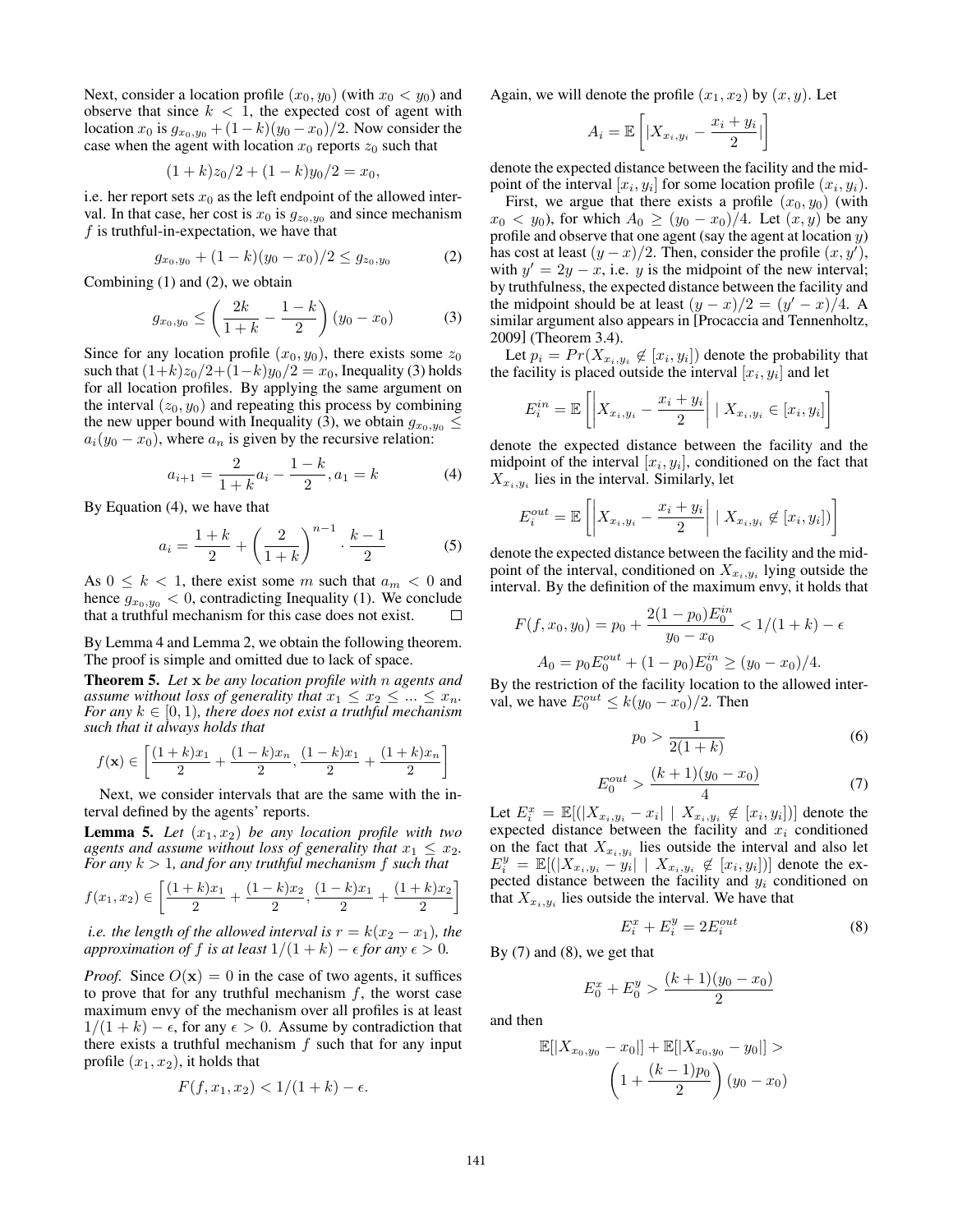Without loss of generality, we can assume that

$$
\mathbb{E}[|X_{x_0,y_0}-x_0|] > \left(\frac{1}{2} + \frac{(k-1)p_0}{4}\right)(y_0-x_0) \qquad (9)
$$

By  $(6)$  and  $(9)$ , we have

$$
\mathbb{E}[|X_{x_0,y_0}-x_0|] > \left(\frac{1}{2} + \frac{k-1}{8k+8}\right)(y_0-x_0)
$$

Now consider the location profile  $(x_1, y_1)$ , with  $x_1 = 2x_0$  –  $y_0$  and  $y_1 = y_0$ . Then, by truthfulness of mechanism f, it must hold that

$$
A_1 > \left(1/4 + \frac{k-1}{16k+16}\right)(y_1 - x_1).
$$

By steps similar to the ones above, we get that

$$
p_1 > \frac{5}{4} \cdot \frac{1}{2(k+1)}
$$
 and  $E_1^{out} > \left(1/2 + \frac{5k-5}{16}\right)(y_1 - x_1)$ 

We can use this method to obtain the sequence  $(x_0, y_0), (x_1, y_1), ..., (x_m, y_m)$ . For each input profile,

$$
p_i > a_i, E_i^{out} > b_i(y_i - x_i)
$$
  

$$
b_{i+1} = \frac{(1+k)(1+(2b_i-1)a_i)}{4}
$$
 (10)

$$
a_{i+1} = \frac{2b_{i+1} - 1}{(k-1)(k+1)}, a_0 = \frac{1}{2(1+k)}, b_0 = \frac{k+1}{4} \quad (11)
$$

By  $(10)$  and  $(11)$ , we get that

$$
b_{i+1} = \frac{1+k}{4} \cdot \left(1 + \frac{(2b_i - 1)^2}{(k+1)(k-1)}\right)
$$

Note that  $b_i$  is an increasing and bounded sequence, and the limit of  $b_i$  is  $k/2$ . By the same argument, we conclude that the limit of  $a_i$  is  $1/(1 + k)$ . Thus, there exists *m* such that  $p_m > 1/(1 + k) - \epsilon$  and  $F(f, x_m, y_m) > 1/(1 + k) - \epsilon$ ,

which is a contradiction and hence there does not exist a truthful-in-expectation mechanism *f* with worst case maximal envy less than  $1/(1 + k) - \epsilon$ .  $\Box$ 

When the allowed interval is the location profile, we have the following lemma and the following theorem.

**Lemma 6.** Let  $(x_1, x_2)$  be any location profile with two *agents and assume without loss of generality that*  $x_1 \leq x_2$ . *For any truthful mechanism f such that it is always the case that*  $f(\mathbf{x}) \in [x_1, x_2]$ *, the approximation of*  $f$  *is at least*  $1/2$ *.* **Theorem 6.** Let  $x$  *be any location profile with n agents and assume without loss of generality that*  $x_1 \le x_2 \le ... \le x_n$ . *For any*  $k > 1$  *and any truthful mechanism*  $f$  *such that it always holds that*

$$
f(\mathbf{x}) \in \left[ \frac{(1+k)x_1}{2} + \frac{(1-k)x_n}{2}, \frac{(1-k)x_1}{2} + \frac{(1+k)x_n}{2} \right],
$$

*the approximation of f is at least*  $1/(1 + k) - \epsilon$  *for any*  $\epsilon > 0$ . Furthermore, for any truthful mechanism g such that  $g(\mathbf{x}) \in [x_1, x_n]$ , the approximation of g is at least  $1/2$ .

We omit the proofs due to lack of space. For an appropriate choice of  $\alpha$ , we can construct a mechanism in the class  $\alpha$ -LRM that always outputs a valid location within the interval; for  $k \ge 1$ , we can set  $\alpha = 1/2(1 + k)$  and the approximation of *f* will then be at most  $1/(1+k) - O(x)/(1+k) \le 1/(1+k)$ *k*). By Theorem 6, the mechanism is optimal among truthful mechanisms.

## 4.2 Fixed interval

In this subsection, we consider the setting where the allowed interval is fixed and the most preferred positions of the agents, as well as the set of their reports lie in this interval. This corresponds to scenarios where the facility location is constrained by physical borders and agents are asked to choose their most preferred points within these restrictions. For example, when planning to build a university library, it makes sense to assume that the library will be built within the university campus and the participants should only specify their preferences over locations present within the premises.

Recall that the approximation of any mechanism in the class  $\alpha$ -LRM is at most  $2\alpha - 2\alpha O(x)$ . For  $\alpha = 1/4$ , we obtained the LRM mechanism which has an approximation of at most 1*/*2. Due to lack of space, we only state the theorem that establishes the upper bound on any truthful mechanism.

Theorem 7. *Let f be any truthful-in-expectation mechanism for n agents* and let  $I = [0, 1]$  *be the fixed interval. Then the approximation of f is at least*  $1/3 - \varepsilon$ *, for any*  $\varepsilon > 0$ *.* 

# 5 Conclusion

The minimax envy is an alternative criterion for the quality of truthful facility location mechanisms and future work could adopt the same approaches that have be popularized in other objectives in facility location literature, like studying more general metric spaces or multiple facilities. Finally, our work adds to the existing work on fair division on the minimax objective and offers a new natural setting on which the objective can be applied. It would be interesting to apply the same objective to other domains, in combination with truthfulness.

## Acknowledgments

Qingpeng Cai and Pingzhong Tang were supported by the National Basic Research Program of China Grant 2011CBA00300, 2011CBA00301, the NSFC Grant 61033001, 61361136003, 61303077, a Tsinghua Initiative Scientific Research Grant and a National Youth 1000-talent program. Aris Filos-Ratsikas was supported by the ERC Advanced Grant 321171 (ALGAME) and acknowledges support from the Danish National Research Foundation and The National Science Foundation of China (under the grant 61061130540) for the Sino-Danish Center for the Theory of Interactive Computation, within which this work was performed and the Center for Research in Foundations of Electronic Markets (CFEM), supported by the Danish Strategic Research Council.

#### References

- [Alon *et al.*, 2005] Noga Alon, Asaf Shapira, and Benny Sudakov. Additive approximation for edge-deletion problems. In *Foundations of Computer Science, 2005. FOCS 2005. 46th Annual IEEE Symposium on*, pages 419–428. IEEE, 2005.
- [Alon *et al.*, 2009] Noga Alon, Michal Feldman, Ariel D Procaccia, and Moshe Tennenholtz. Strategyproof approximation mechanisms for location on networks. *arXiv preprint arXiv:0907.2049*, 2009.